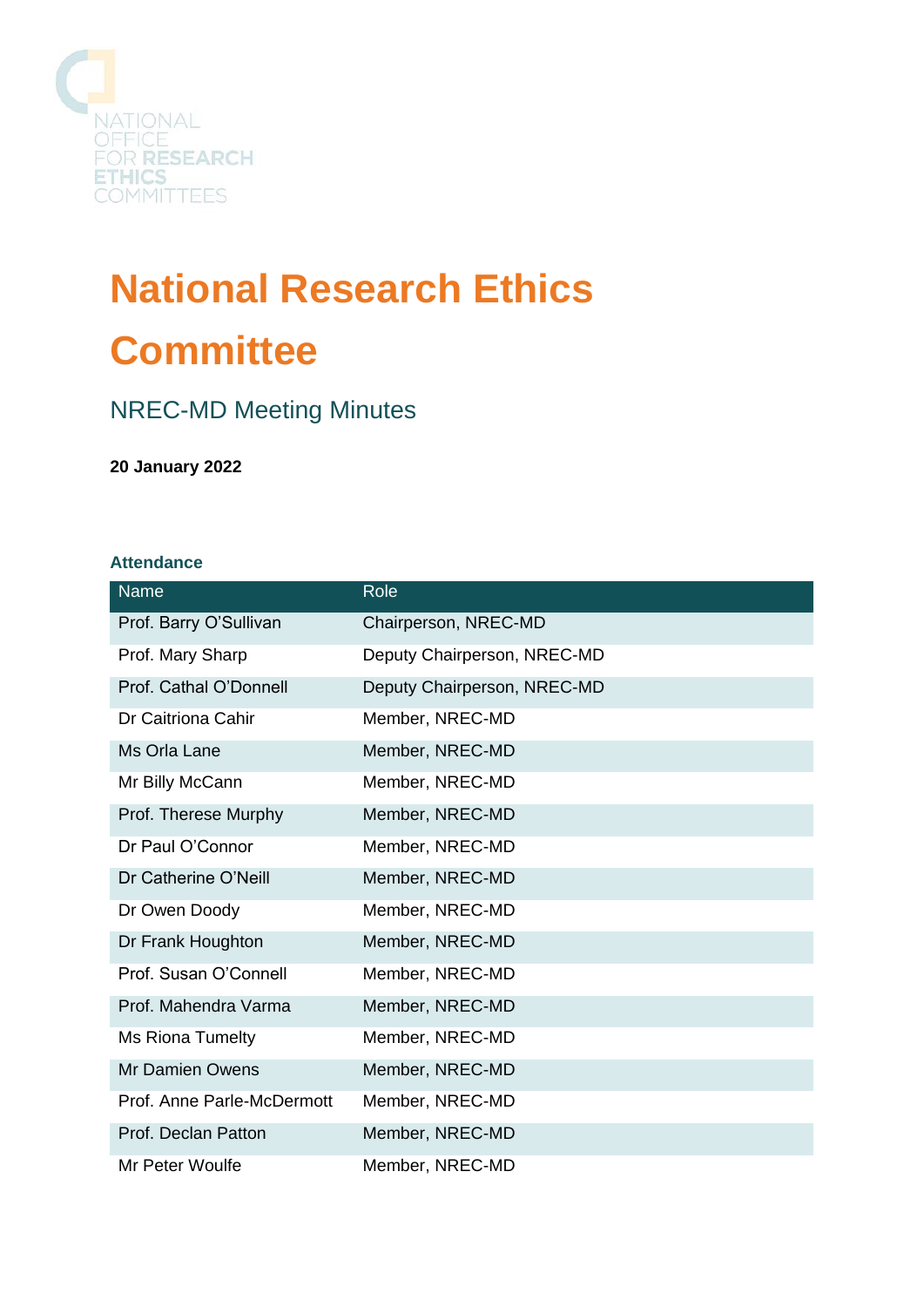| Dr Marta Pisarska       | <b>HRB</b> Postdoctoral Intern                                       |
|-------------------------|----------------------------------------------------------------------|
| Dr Lucia Prihodova*     | Programme Manager, National Office for Research Ethics<br>Committees |
| Dr Jennifer Ralph James | Head, National Office for Research Ethics Committees                 |
| *Drafted minutes        |                                                                      |

**Apologies:** None

**Quorum for decisions:** Yes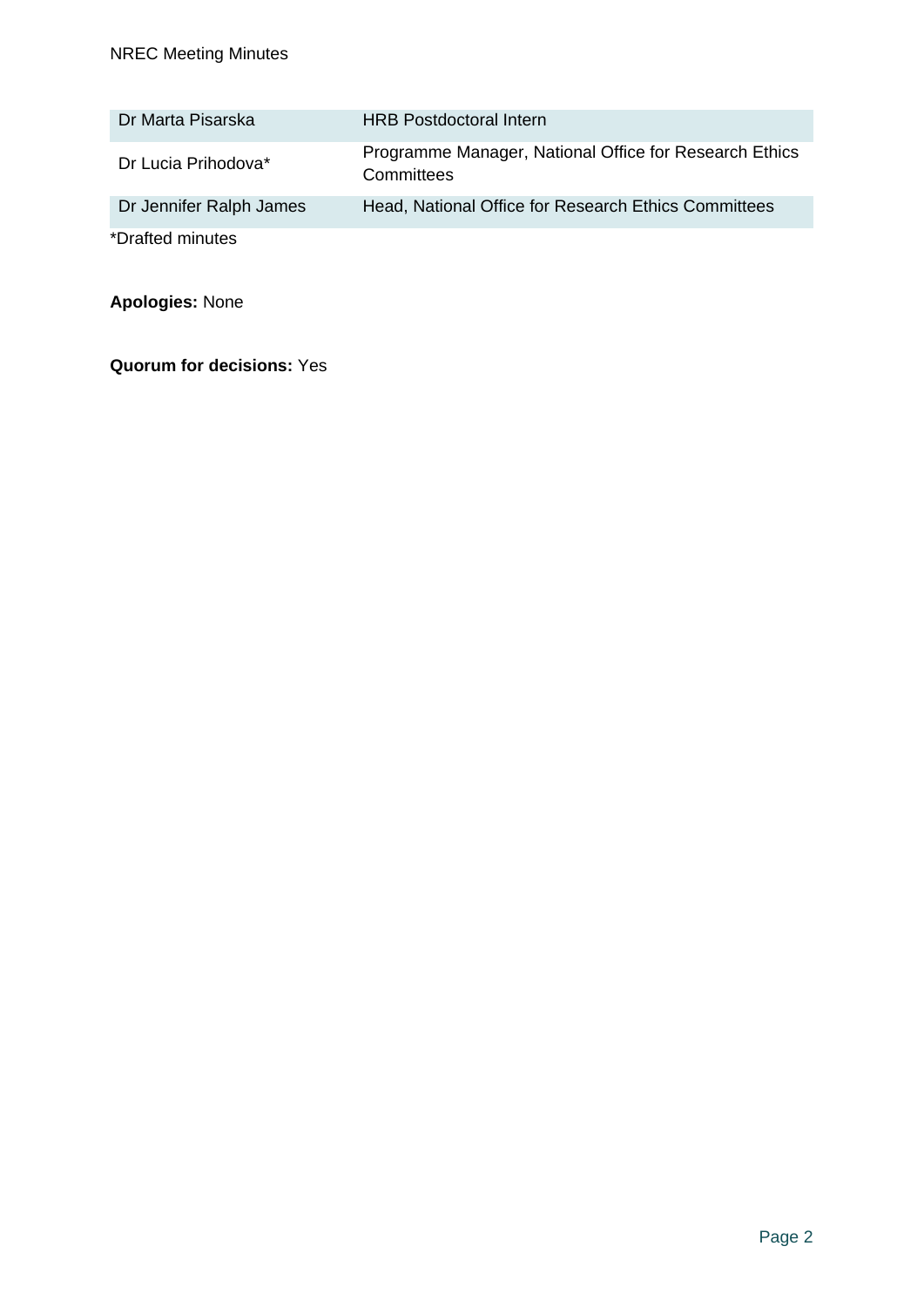### **Agenda**

- Welcome & apologies
- NREC Report on Committee Business
- Minutes of previous meetings (28 November 2021 & 16 December 2021) & matters arising
- Declarations of interest
- Application 22-NREC-MD-001-SA
- Application 21-NREC-MD-008-SA3
- Application 22-NREC-MD-002
- Application 22-NREC-MD-003
- Meeting Ireland's regulatory requirements under EU In-vitro Device Regulation (IVDR; 2017/746)
- AOB
- The Chairperson welcomed the Committee and opened the meeting.
- NREC Committee Business Report: The Committee *noted* the report.
- Minutes of previous meeting (28 November 2021 & 16 December 2021) & matters arising: The minutes were *approved*.
- Declarations of interest: *none*

#### **Applications**

- **22-NREC-MD-001-SA**
- Principal Investigator: Dr Jasna Pavičić-Astaloš.
- Study title: Multicentric Post-Market Clinical Follow-up (PMCF) Investigation to Determine Safety and Efficacy of a Hydrophobic EDOF Intraocular Lens (IOL) in Comparison to a Monofocal IOL (Substantial Amendment).
- Lead institution: Institute of Eye Surgery, UPMC Kildare Hospital, Prosperous Road, Clane, Co. Kildare, W91 W535.
- NREC-MD comments
	- The NREC-MD noted that the original study received a favourable opinion from the Clinical Research Ethics Committee of the Cork Teaching Hospitals, University College Cork. In this regard, the NREC-MD opinion pertains only to the substantial amendment of the addition of the study site in the Institute of Eye Surgery, Clane, Co. Kildare.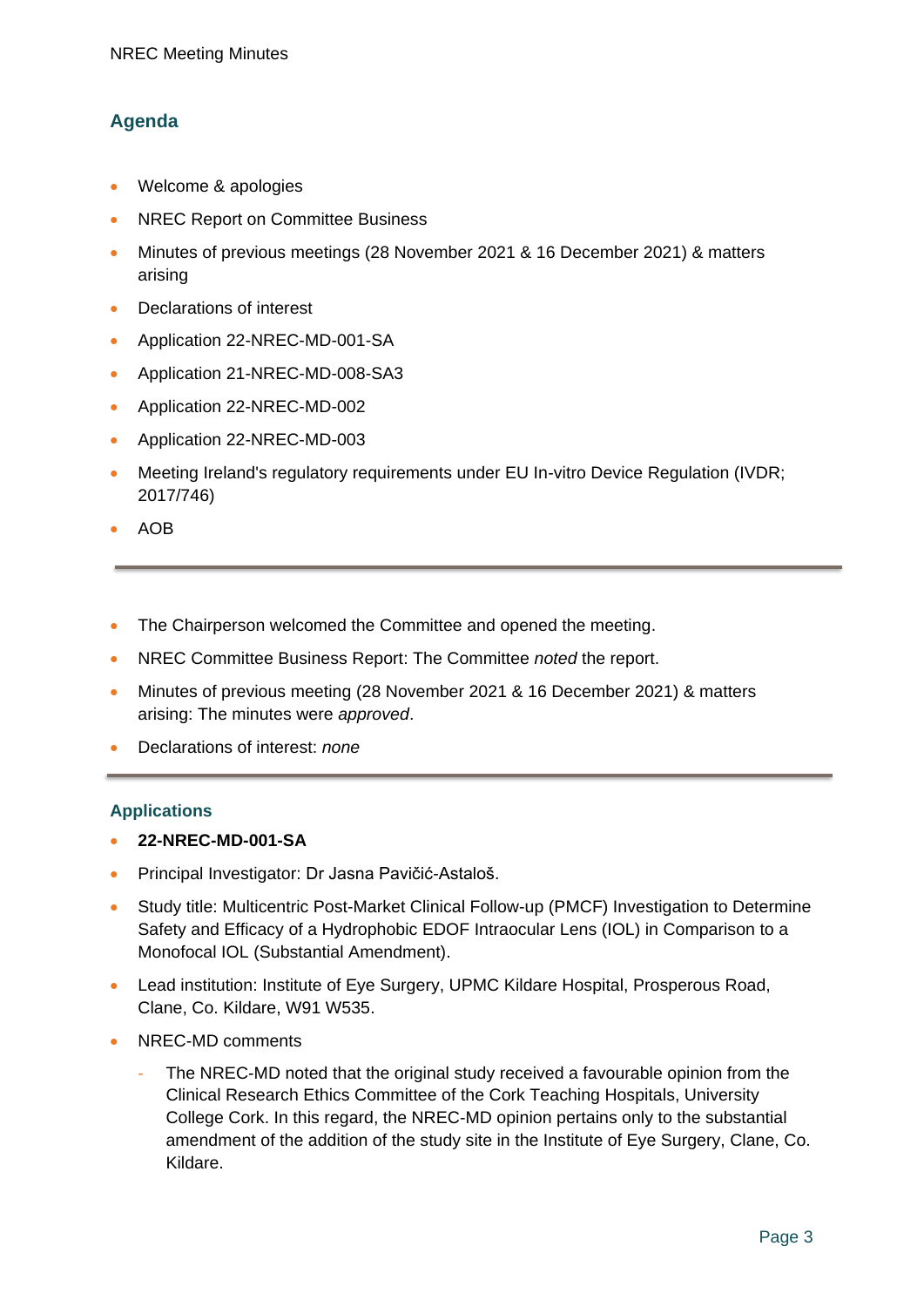- NREC-MD decision
	- *Favourable opinion with conditions*
- Associated conditions
	- Information that this is a bilateral surgery is highlighted in the PIL.
	- Adequate insurance cover is provided for the full duration of the study.
	- Inclusion criteria on the minimum age of participants and data retention policy is in line with original REC approval.
	- Due to the location of the study site, the NREC-MD recommends that cover for all reasonable expenses is offered to participants.

#### **21-NREC-MD-008-SA3**

- Principal Investigator: Dr Faisal Sharif
- Study title: The RADIANCE II Pivotal Study (Substantial Amendment).
- Lead institution: Department of Cardiology, Galway University Hospital, Newcastle Road, Galway, H91 YR71.
- NREC-MD comments
	- The NREC-MD noted that the original study received a favourable opinion from the Clinical Research Ethics Committee at Galway University Hospitals. In this regard, the NREC-MD opinion pertains only to the substantial amendment of:

COVID-19 related amendments and other updates to the clinical investigation protocol.

Changes to patient facing documents.

Revised instructions for use documents.

Updated CE Certificate.

- NREC-MD decision
	- *Favourable*

#### **22-NREC-MD-002**

- Principal Investigator: Ms Anita Sayers
- Study title: Tinnitus Patient Registry at Ótologie Tinnitus Care (Ótologie)
- Lead institution: Center for Eye Research Ireland (CERI), Technological University Dublin, Dublin 7.
- NREC-MD comments
	- The NREC-MD noted this is an application for a clinical research investigation of a CE-marked medical device intended to alleviate the symptoms of tinnitus. This is a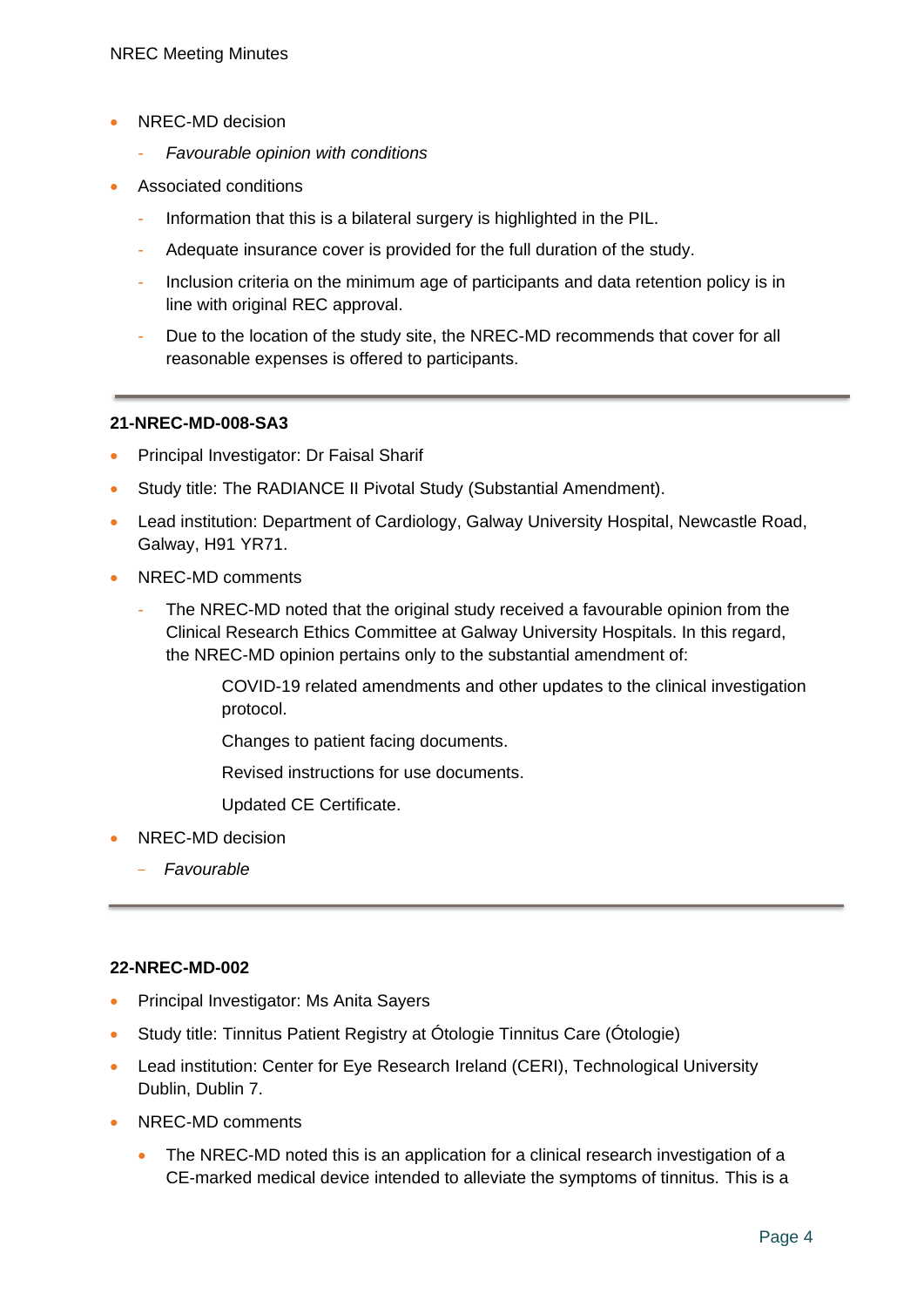single site, single-arm prospective registry of patients being treated at Ótologie Tinnitus Care (formerly Neuromod Medical).

- NREC-MD decision
	- *Favourable with conditions*
- Associated conditions
	- Data retention policy is aligned with the MDR.
	- Potential participants are presented with PIL before asked to consent to participation. The process of consenting to the study should be clearly separated from other communications to participants in relation to their treatment.
	- Study termination criteria and participant withdrawal from the study are clearly described in the PIL.
	- Consent form is revised in line with the Data Protection Act 2018 (Section 36(2)) (Health Research) Regulations 2018).
- The Committee also wished to comment on a query about involving participants that are not residing in the Republic of Ireland. The Committee noted that in order to involve such participants in the study, the following conditions need to be met:
	- Adequate insurance to cover non-residents to ensure duty of care is in place.
	- Ethics approval from the resident's country is secured.

#### **22-NREC-MD-003**

- Principal Investigator: Dr Faisal Sharif
- Study title: Global SYMPLICITY Registry (GSR) Denervation Findings in Real World (DEFINE) is referred to as the GSR DEFINE study, Including Irish Country Addendum (IMPROVE).
- Lead institution: Department of Cardiology, Galway University Hospital, Newcastle Road, Galway, H91 YR71.
- NREC-MD comments
	- The NREC-MD noted that this study aims to document the long-term safety and effectiveness of the SymplicityTM renal denervation system in a real-world patient population with hypertension.
- NREC-MD decision
	- *Request for further information*
- Further information requested
	- The NREC-MD requests clarification on the study objectives and end-points.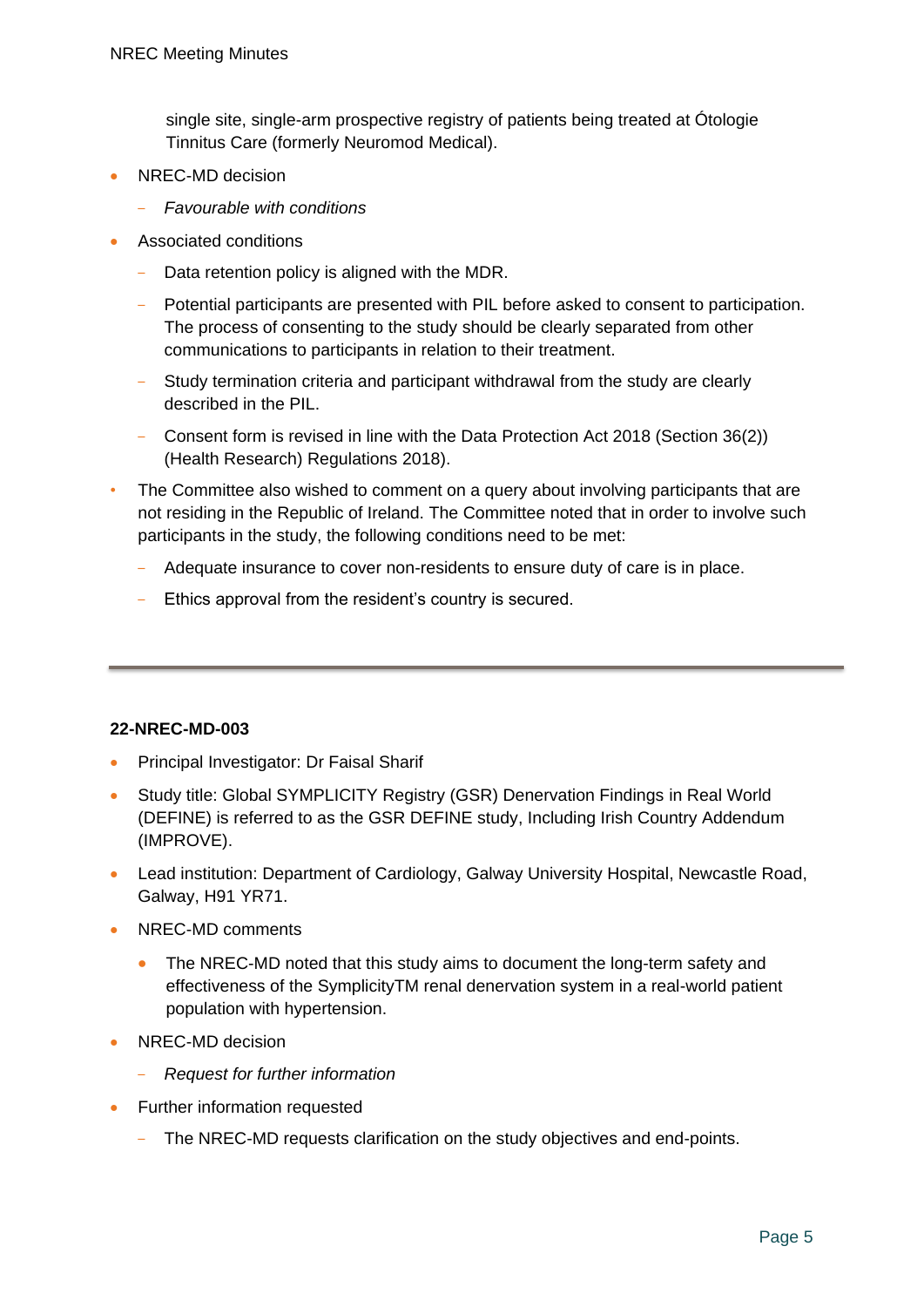- The NREC-MD requests clarification on how the participants will be selected and recruited for the study and any inclusion / exclusion criteria.
- The NREC-MD requests confirmation on how and by whom and where will the participants' medical information be accessed and extracted for the purpose of the study.
- The NREC-MD requests more information on the location, data sharing agreement and access to participant angiograms for CoLab – how will this be facilitated.
- The NREC-MD requests clarification on the proposed consenting process.
- The NREC-MD requests that the PIL and ICF are revised in in line with the Data Protection Act 2018 (Section 36(2)) (Health Research) Regulations 2018).
- The NREC-MD requests clarification of how many of the proposed hospital visits are study specific and additional to the standard care.
- The NREC-MD requests confirmation that participants and / or participants' insurance are not charged for their participation in the study.
- As the procedure involves angiograms, the NREC-MD requires section H of the application form to be completed.
- The NREC-MD wishes to comment on the provision of a DPIA as a part of the application process to the NRECs. The DPIA is a study-specific document and the completion of a DPIA is a mandatory requirement under GDPR and the Health Research Regulations 2018 for studies that are deemed 'high risk' for the processing of personal data as per the Data Protection Commissioner's website. While it is not the responsibility of the NREC to verify compliance with data protection law, during the process of research ethics review it needs to be *assured* that the legally compliant data protection measures are in place for a research study, to safeguard the interests of research participants; to this end, the NREC-MD requires a study-specific DPIA to provide that assurance. Where the Data Controller is situated outside of Ireland, the National Office strongly advises that the DPO of the lead Irish-based institution should be given the opportunity to review and provide comment on the DPIA to further ensure the data protections rights of Irish research participants are safeguarded.
- In relation to this specific study, the NREC-MD requests that a DPO of the lead Irishbased institution is given the opportunity to review and provide comments on the submitted DPIA to further ensure the data protection rights of Irish research participants are safeguarded.

#### **Meeting Ireland's regulatory requirements under EU In-vitro Diagnostics Medical Devices Regulation (IVDR; 2017/746)**

- The Programme Manager (PM) presented an overview of Ireland's regulatory requirements under the EU In-vitro Diagnostics Medical Devices Regulation (IVDR; 2017/746).
- Informed by consultation with the Department of Health, the PM presented the proposal that the NREC-MD enable the regulatory requirement of a national mechanism for research ethics review under the IVDR. The Committee supported the proposal for the